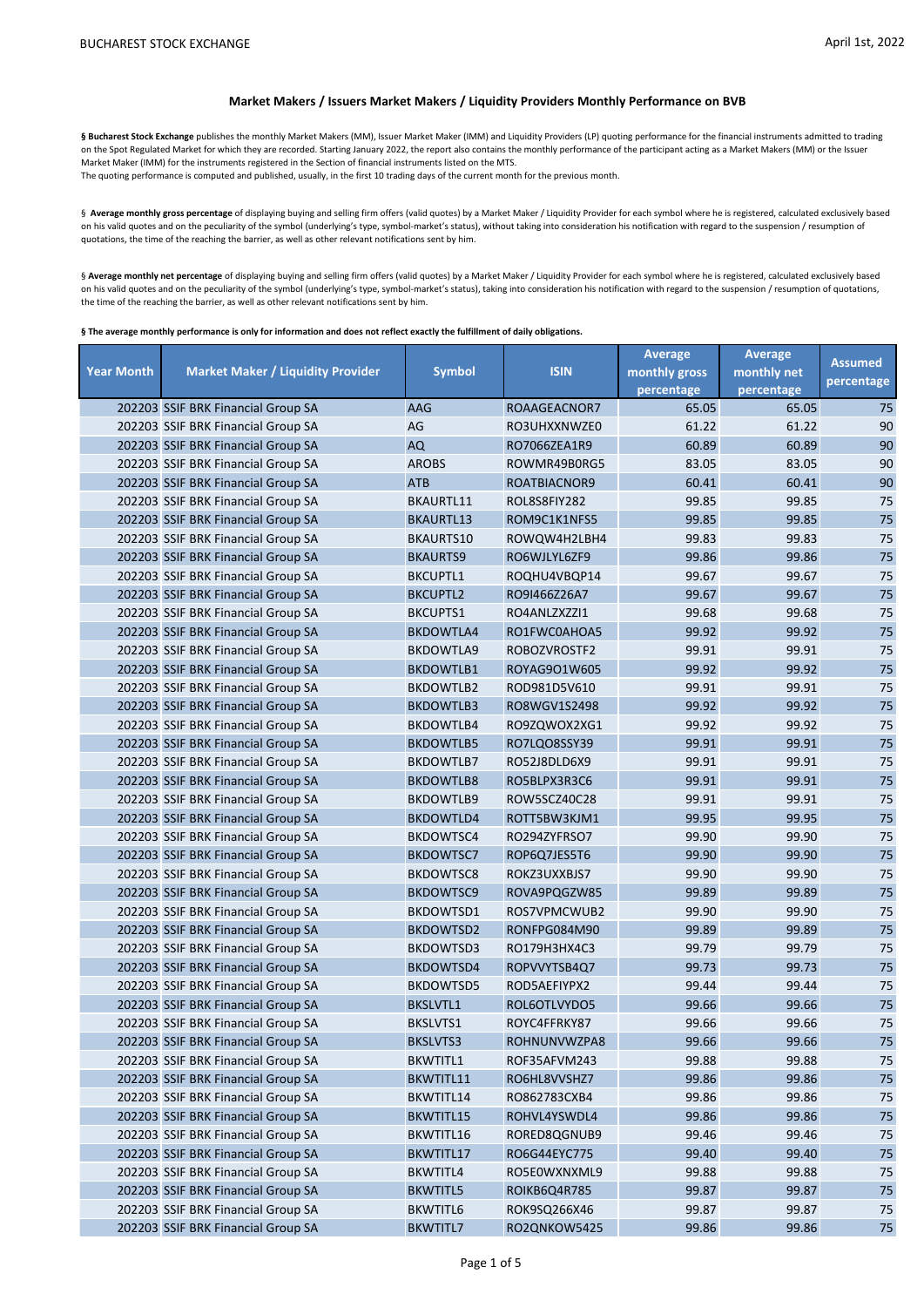| 202203 SSIF BRK Financial Group SA                       | BKWTITS20              | RO6Y51L5T222                 | 98.89          | 98.89          | 75           |
|----------------------------------------------------------|------------------------|------------------------------|----------------|----------------|--------------|
| 202203 SSIF BRK Financial Group SA                       | BKWTITS21              | RO13F4FRB4F9                 | 99.54          | 99.54          | 75           |
| 202203 Wood & Company Financial Services                 | <b>BRD</b>             | ROBRDBACNOR2                 | 76.65          | 76.65          | 60           |
| 202203 Raiffeisen Centrobank AG Viena                    | <b>BRD</b>             | ROBRDBACNOR2                 | 94.64          | 94.64          | 60           |
| 202203 Wood & Company Financial Services                 | <b>BRK</b>             | ROBRKOACNOR0                 | 41.89          | 41.89          | 85           |
| 202203 SSIF BRK Financial Group SA                       | <b>BVB</b>             | ROBVBAACNOR0                 | 24.47          | 24.47          | 90           |
| 202203 Wood & Company Financial Services                 | <b>BVB</b>             | ROBVBAACNOR0                 | 60.09          | 60.09          | 60           |
| 202203 Erste Group Bank AG                               | EBADSTL1               | AT0000A20948                 | 98.01          | 98.01          | 70           |
| 202203 Erste Group Bank AG                               | <b>EBADSTL5</b>        | AT0000A2EN02                 | 78.69          | 78.69          | 70           |
| 202203 Erste Group Bank AG                               | EBADSTL6               | AT0000A2EMZ0                 | 97.88          | 97.88          | 70           |
| 202203 Erste Group Bank AG                               | EBADSTS10              | AT0000A2TW79                 | 98.03          | 98.03          | 70           |
| 202203 Erste Group Bank AG                               | EBADSTS11              | AT0000A2W4P6                 | 98.41          | 98.41          | 70           |
| 202203 Erste Group Bank AG                               | EBADSTS9               | AT0000A2SRB0                 | 98.03          | 98.03          | 70           |
| 202203 Erste Group Bank AG                               | EBBMWTL12              | AT0000A2GHX0                 | 98.12          | 98.12          | 70           |
| 202203 Erste Group Bank AG                               | EBBMWTL13              | AT0000A2L4T1                 | 98.14          | 98.14          | 70           |
| 202203 Erste Group Bank AG                               | EBBMWTL14              | AT0000A2RHF4                 | 78.57          | 98.21          | 70           |
| 202203 Erste Group Bank AG                               | EBBMWTS15              | AT0000A2W4Q4                 | 98.39          | 98.39          | 70           |
| 202203 Erste Group Bank AG                               | EBBMWTS16              | AT0000A2W4R2                 | 98.39          | 98.39          | 70           |
| 202203 Erste Group Bank AG                               | EBDAXTL74              | AT0000A2ETY8                 | 98.73          | 98.73          | 70           |
|                                                          | EBDAXTL75              | AT0000A2GJ63                 | 98.73          | 98.73          | 70           |
| 202203 Erste Group Bank AG                               |                        |                              |                | 98.73          | 70           |
| 202203 Erste Group Bank AG                               | EBDAXTL76              | AT0000A2GJ71                 | 98.73          |                |              |
| 202203 Erste Group Bank AG                               | EBDAXTL77              | AT0000A2HRZ2                 | 98.72          | 98.72          | 70           |
| 202203 Erste Group Bank AG                               | EBDAXTL79              | AT0000A2L4S3                 | 98.64          | 98.64          | 70           |
| 202203 Erste Group Bank AG                               | EBDAXTL80              | AT0000A2Q285                 | 98.35          | 98.35          | 70           |
| 202203 Erste Group Bank AG                               | EBDAXTL81              | AT0000A2RHB3                 | 98.73          | 98.73          | 70           |
| 202203 Erste Group Bank AG                               | EBDAXTS72              | AT0000A2Q293                 | 98.74          | 98.74          | 70           |
| 202203 Erste Group Bank AG                               | EBDAXTS73              | AT0000A2RHC1                 | 98.75          | 98.75          | 70           |
| 202203 Erste Group Bank AG                               | EBDAXTS74              | AT0000A2TWA0                 | 98.74          | 98.74          | 70           |
| 202203 Erste Group Bank AG                               | EBDAXTS75              | AT0000A2W457                 | 98.93          | 98.93          | 70           |
| 202203 Erste Group Bank AG                               | EBDBKTL26              | AT0000A2EN36                 | 97.65          | 97.65          | 70           |
| 202203 Erste Group Bank AG                               | EBDBKTL27              | AT0000A2EN44                 | 97.55          | 97.55          | 70           |
| 202203 Erste Group Bank AG                               | EBDBKTL28              | AT0000A2GHY8                 | 97.65          | 97.65          | 70           |
| 202203 Erste Group Bank AG                               | EBDBKTL29              | AT0000A2L4U9                 | 97.28          | 97.28          | 70           |
| 202203 Erste Group Bank AG                               | EBDBKTL31              | AT0000A2SR93                 | 95.26          | 95.26          | 70           |
| 202203 Erste Group Bank AG                               | EBDBKTS10              | AT0000A1U0Q5                 | 97.65          | 97.65          | 70           |
| 202203 Erste Group Bank AG                               | EBDBKTS26              | AT0000A2W4S0                 | 97.84          | 97.84          | 70           |
| 202203 Erste Group Bank AG                               | EBDBKTS3               | AT0000A1G825                 | 97.66<br>98.69 | 97.66<br>98.69 | 70<br>$70\,$ |
| 202203 Erste Group Bank AG                               | EBDOWTL15              | AT0000A2ENM6                 |                |                |              |
| 202203 Erste Group Bank AG                               | EBDOWTL17<br>EBDOWTL18 | AT0000A2HSB1                 | 98.92<br>98.92 | 98.92<br>98.92 | 70<br>70     |
| 202203 Erste Group Bank AG<br>202203 Erste Group Bank AG | EBDOWTL19              | AT0000A2HSC9<br>AT0000A2L4E3 | 98.93          | 98.93          | 70           |
| 202203 Erste Group Bank AG                               | EBDOWTL20              | AT0000A2RH54                 | 98.92          | 98.92          | 70           |
| 202203 Erste Group Bank AG                               | EBDOWTS17              | AT0000A2Q2J1                 | 98.94          | 98.94          | 70           |
| 202203 Erste Group Bank AG                               | EBDOWTS18              | AT0000A2RH88                 | 98.92          | 98.92          | 70           |
| 202203 Erste Group Bank AG                               | EBEBSTL36              | AT0000A2GHZ5                 | 98.41          | 98.41          | 70           |
| 202203 Erste Group Bank AG                               | EBEBSTL38              | AT0000A2L4V7                 | 98.42          | 98.42          | 70           |
| 202203 Erste Group Bank AG                               | EBEBSTL39              | AT0000A2QA37                 | 98.35          | 98.35          | 70           |
| 202203 Erste Group Bank AG                               | EBEBSTL4               | AT0000A0WQK9                 | 98.41          | 98.41          | 70           |
| 202203 Erste Group Bank AG                               | EBEBSTL40              | AT0000A2QA45                 | 80.00          | 80.03          | 70           |
| 202203 Erste Group Bank AG                               | EBEBSTL41              | AT0000A2RHH0                 | 98.04          | 98.04          | 70           |
| 202203 Erste Group Bank AG                               | EBEBSTL43              | AT0000A2SRA2                 | 81.76          | 81.90          | 70           |
| 202203 Erste Group Bank AG                               | EBEBSTL5               | AT0000A0WQL7                 | 98.41          | 98.41          | 70           |
| 202203 Erste Group Bank AG                               | EBEBSTS51              | AT0000A2TW87                 | 98.42          | 98.42          | 70           |
| 202203 Erste Group Bank AG                               | EBEBSTS52              | AT0000A2W4T8                 | 99.20          | 99.20          | 70           |
| 202203 Erste Group Bank AG                               | EBEBSTS53              | AT0000A2W4U6                 | 99.20          | 99.20          | 70           |
| 202203 Erste Group Bank AG                               | EBEUSDTL21             | AT0000A2L4Z8                 | 98.60          | 98.60          | 70           |
| 202203 Erste Group Bank AG                               | EBEUSDTL23             | AT0000A2W4X0                 | 98.89          | 98.89          | 70           |
| 202203 Erste Group Bank AG                               | EBEUSDTS23             | AT0000A2L518                 | 98.70          | 98.70          | 70           |
| 202203 Erste Group Bank AG                               | EBEUSDTS24             | AT0000A2L526                 | 98.75          | 98.75          | 70           |
| 202203 Erste Group Bank AG                               | EBEUSDTS25             | AT0000A2RHD9                 | 98.63          | 98.63          | 70           |
| 202203 Erste Group Bank AG                               | EBEUSDTS26             | AT0000A2W4Y8                 | 98.85          | 98.85          | 70           |
| 202203 Erste Group Bank AG                               | EBFPTL10               | AT0000A133P9                 | 95.65          | 95.65          | 70           |
| 202203 Erste Group Bank AG                               | EBFPTL11               | AT0000A133Q7                 | 95.88          | 95.88          | 70           |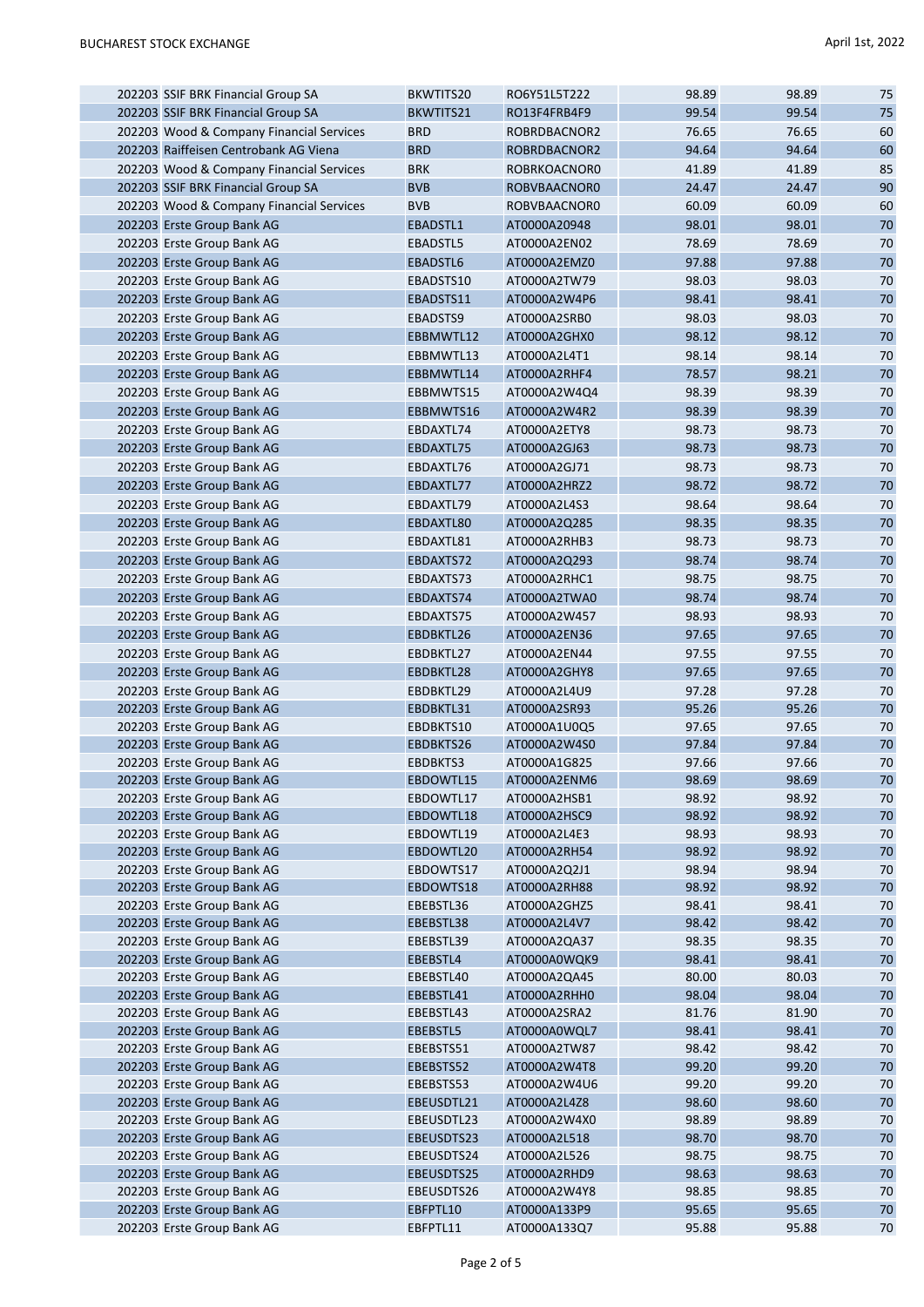| 202203 Erste Group Bank AG            | EBFPTL16   | AT0000A1PCX4 | 95.88 | 95.88 | 70 |
|---------------------------------------|------------|--------------|-------|-------|----|
| 202203 Erste Group Bank AG            | EBFPTL19   | AT0000A26UP6 | 95.88 | 95.88 | 70 |
| 202203 Erste Group Bank AG            | EBFPTL20   | AT0000A28EV4 | 95.88 | 95.88 | 70 |
| 202203 Erste Group Bank AG            | EBFPTL21   | AT0000A28EW2 | 95.88 | 95.88 | 70 |
| 202203 Erste Group Bank AG            | EBFPTL24   | AT0000A2L4C7 | 95.88 | 95.88 | 70 |
| 202203 Erste Group Bank AG            | EBFPTL25   | AT0000A2RHA5 | 95.87 | 95.87 | 70 |
| 202203 Erste Group Bank AG            | EBFPTL26   | AT0000A2W499 | 97.98 | 97.98 | 70 |
| 202203 Erste Group Bank AG            | EBFPTL27   | AT0000A2W4A8 | 97.98 | 97.98 | 70 |
| 202203 Erste Group Bank AG            | EBFPTL8    | AT0000A107X7 | 95.65 | 95.65 | 70 |
| 202203 Erste Group Bank AG            | EBFPTL9    | AT0000A107Y5 | 95.65 | 95.65 | 70 |
| 202203 Erste Group Bank AG            | EBGLD1     | AT0000A0WNJ8 | 98.85 | 98.85 | 70 |
| 202203 Erste Group Bank AG            | EBGLDTL23  | AT0000A1ANY1 | 98.56 | 98.56 | 70 |
| 202203 Erste Group Bank AG            | EBGLDTL26  | AT0000A1HPW5 | 98.56 | 98.56 | 70 |
| 202203 Erste Group Bank AG            | EBGLDTL32  | AT0000A26192 | 98.93 | 98.93 | 70 |
| 202203 Erste Group Bank AG            | EBGLDTL33  | AT0000A268N8 | 98.93 | 98.93 | 70 |
| 202203 Erste Group Bank AG            | EBGLDTL34  | AT0000A298E4 | 98.93 | 98.93 | 70 |
| 202203 Erste Group Bank AG            | EBGLDTL36  | AT0000A2GHN1 | 98.93 | 98.93 | 70 |
| 202203 Erste Group Bank AG            | EBGLDTL38  | AT0000A2W4G5 | 98.95 | 98.95 | 70 |
| 202203 Erste Group Bank AG            | EBGLDTS30  | AT0000A2L4L8 | 98.96 | 98.96 | 70 |
| 202203 Erste Group Bank AG            | EBGLDTS31  | AT0000A2L4M6 | 98.92 | 98.92 | 70 |
| 202203 Erste Group Bank AG            | <b>EBS</b> | AT0000652011 | 94.88 | 94.88 | 60 |
| 202203 Raiffeisen Centrobank AG Viena | <b>EBS</b> | AT0000652011 | 97.97 | 97.97 | 60 |
| 202203 Erste Group Bank AG            | EBSLVTL33  | AT0000A2ENS3 | 98.80 | 98.80 | 70 |
| 202203 Erste Group Bank AG            | EBSLVTL35  | AT0000A2ENU9 | 98.80 | 98.80 | 70 |
| 202203 Erste Group Bank AG            | EBSLVTL36  | AT0000A2GHP6 | 98.80 | 98.80 | 70 |
| 202203 Erste Group Bank AG            | EBSLVTL37  | AT0000A2HSH8 | 98.80 | 98.80 | 70 |
| 202203 Erste Group Bank AG            | EBSLVTL38  | AT0000A2HSJ4 | 98.81 | 98.81 | 70 |
| 202203 Erste Group Bank AG            | EBSLVTL39  | AT0000A2HSK2 | 98.81 | 98.81 | 70 |
| 202203 Erste Group Bank AG            | EBSLVTS30  | AT0000A2L4P9 | 98.81 | 98.81 | 70 |
|                                       |            |              | 98.80 | 98.80 | 70 |
| 202203 Erste Group Bank AG            | EBSLVTS31  | AT0000A2Q2L7 | 98.94 |       | 70 |
| 202203 Erste Group Bank AG            | EBSLVTS32  | AT0000A2SR69 |       | 98.99 |    |
| 202203 Erste Group Bank AG            | EBSLVTS33  | AT0000A2W4L5 | 98.95 | 98.95 | 70 |
| 202203 Erste Group Bank AG            | EBSNGTL1   | AT0000A13JF8 | 98.63 | 98.63 | 70 |
| 202203 Erste Group Bank AG            | EBSNGTL10  | AT0000A2W4D2 | 99.49 | 99.49 | 70 |
| 202203 Erste Group Bank AG            | EBSNGTL11  | AT0000A2W4E0 | 99.49 | 99.49 | 70 |
| 202203 Erste Group Bank AG            | EBSNGTL5   | AT0000A1LNL5 | 98.63 | 98.63 | 70 |
| 202203 Erste Group Bank AG            | EBSNGTL6   | AT0000A209S1 | 98.64 | 98.64 | 70 |
| 202203 Erste Group Bank AG            | EBSNGTL7   | AT0000A209T9 | 98.63 | 98.63 | 70 |
| 202203 Erste Group Bank AG            | EBSNPTL12  | AT0000A2L4D5 | 99.04 | 99.04 | 70 |
| 202203 Erste Group Bank AG            | EBSNPTL13  | AT0000A2W4B6 | 98.96 | 98.96 | 70 |
| 202203 Erste Group Bank AG            | EBSNPTL14  | AT0000A2W4C4 | 98.96 | 98.96 | 70 |
| 202203 Erste Group Bank AG            | EBSNPTL6   | AT0000A1J3L5 | 99.05 | 99.05 | 70 |
| 202203 Erste Group Bank AG            | EBSNPTL7   | AT0000A1PCY2 | 98.85 | 98.85 | 70 |
| 202203 Erste Group Bank AG            | EBSNPTL8   | AT0000A209Q5 | 99.05 | 99.05 | 70 |
| 202203 Erste Group Bank AG            | EBSNPTL9   | AT0000A209R3 | 99.05 | 99.05 | 70 |
| 202203 Erste Group Bank AG            | EBSPTL42   | AT0000A2ENP9 | 98.86 | 98.86 | 70 |
| 202203 Erste Group Bank AG            | EBSPTL43   | AT0000A2ENQ7 | 98.86 | 98.86 | 70 |
| 202203 Erste Group Bank AG            | EBSPTL44   | AT0000A2ENR5 | 98.86 | 98.86 | 70 |
| 202203 Erste Group Bank AG            | EBSPTL45   | AT0000A2HSD7 | 98.86 | 98.86 | 70 |
| 202203 Erste Group Bank AG            | EBSPTL46   | AT0000A2HSE5 | 98.86 | 98.86 | 70 |
| 202203 Erste Group Bank AG            | EBSPTL47   | AT0000A2HSF2 | 98.86 | 98.86 | 70 |
| 202203 Erste Group Bank AG            | EBSPTL48   | AT0000A2Q2D4 | 98.86 | 98.86 | 70 |
| 202203 Erste Group Bank AG            | EBSPTS48   | AT0000A2RH96 | 98.86 | 98.86 | 70 |
| 202203 Erste Group Bank AG            | EBTLVTL12  | AT0000A268X7 | 99.76 | 99.76 | 70 |
| 202203 Erste Group Bank AG            | EBTLVTL13  | AT0000A28669 | 99.76 | 99.76 | 70 |
| 202203 Erste Group Bank AG            | EBTLVTL18  | AT0000A2L4B9 | 99.74 | 99.74 | 70 |
| 202203 Erste Group Bank AG            | EBTLVTL19  | AT0000A2W465 | 99.63 | 99.63 | 70 |
| 202203 Erste Group Bank AG            | EBTLVTL20  | AT0000A2W473 | 99.63 | 99.63 | 70 |
| 202203 Erste Group Bank AG            | EBTLVTL21  | AT0000A2W481 | 99.63 | 99.63 | 70 |
| 202203 Erste Group Bank AG            | EBTLVTL3   | AT0000A1CGB9 | 99.75 | 99.75 | 70 |
| 202203 Erste Group Bank AG            | EBTLVTL4   | AT0000A1ER90 | 99.75 | 99.75 | 70 |
| 202203 Erste Group Bank AG            | EBTLVTL5   | AT0000A1J3H3 | 99.75 | 99.75 | 70 |
| 202203 Erste Group Bank AG            | EBTLVTL6   | AT0000A1KVV9 | 99.75 | 99.75 | 70 |
| 202203 Erste Group Bank AG            | EBTLVTL7   | AT0000A1LNK7 | 99.75 | 99.75 | 70 |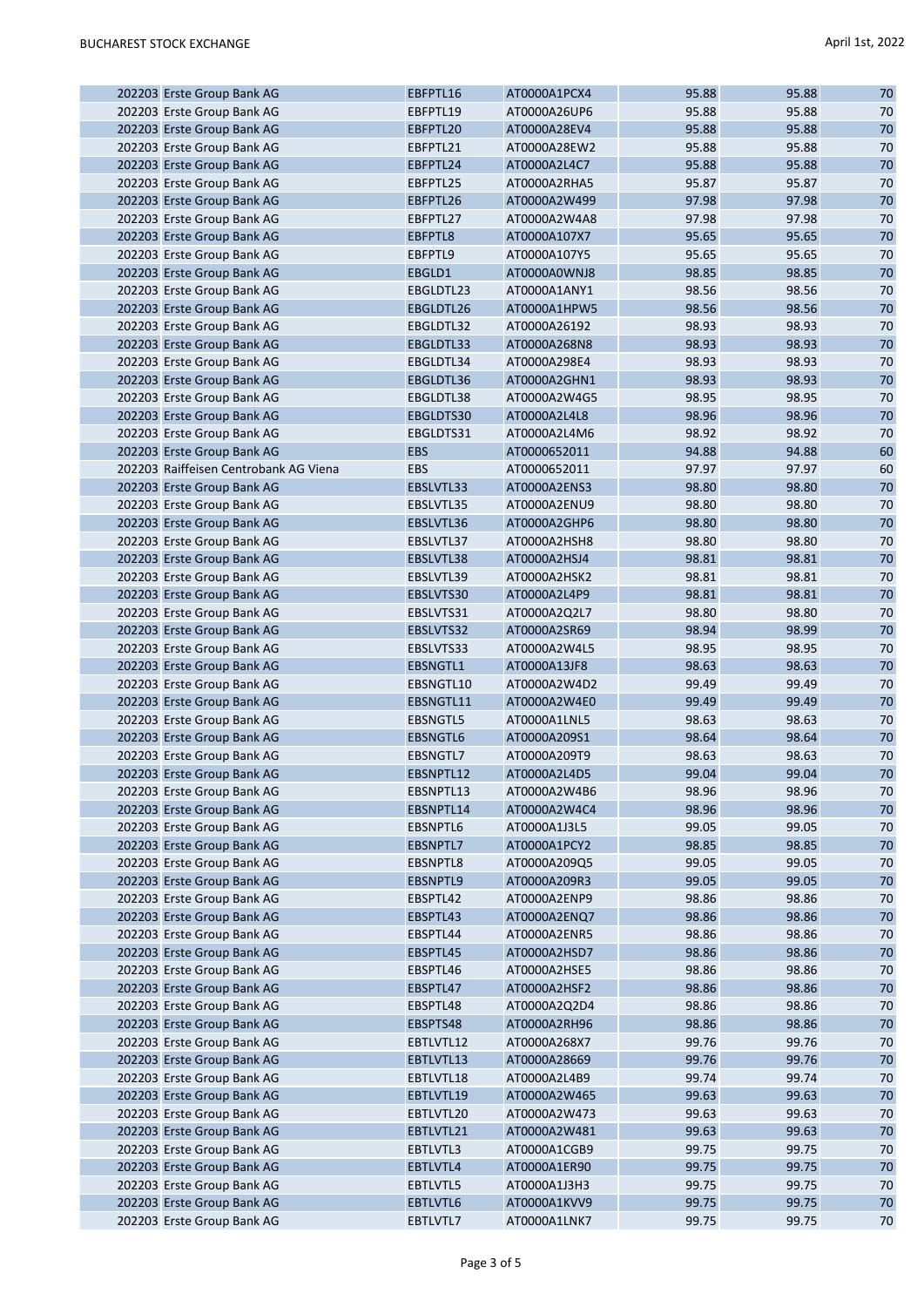| 202203 Erste Group Bank AG                                               | EBVWTL10      | AT0000A2EN69                 | 98.04 | 98.04 | 70     |
|--------------------------------------------------------------------------|---------------|------------------------------|-------|-------|--------|
| 202203 Erste Group Bank AG                                               | EBVWTL11      | AT0000A2GJ14                 | 98.06 | 98.06 | 70     |
| 202203 Erste Group Bank AG                                               | EBVWTL12      | AT0000A2L4W5                 | 98.06 | 98.06 | 70     |
| 202203 Erste Group Bank AG                                               | EBVWTS11      | AT0000A2RHN8                 | 98.06 | 98.06 | 70     |
| 202203 Erste Group Bank AG                                               | EBVWTS12      | AT0000A2W4V4                 | 98.32 | 98.32 | 70     |
| 202203 Erste Group Bank AG                                               | EBVWTS13      | AT0000A2W4W2                 | 98.32 | 98.32 | 70     |
| 202203 Erste Group Bank AG                                               | EBWTI1        | AT0000A1CG20                 | 98.46 | 98.46 | 70     |
| 202203 Erste Group Bank AG                                               | EBWTITL59     | AT0000A2GHS0                 | 98.46 | 98.46 | 70     |
| 202203 Erste Group Bank AG                                               | EBWTITL63     | AT0000A2L4G8                 | 98.22 | 98.22 | 70     |
| 202203 Erste Group Bank AG                                               | EBWTITL64     | AT0000A2L4H6                 | 98.22 | 98.22 | 70     |
| 202203 Erste Group Bank AG                                               | EBWTITL65     | AT0000A2Q2F9                 | 98.47 | 98.47 | 70     |
| 202203 Erste Group Bank AG                                               | EBWTITL66     | AT0000A2Q2G7                 | 98.43 | 98.44 | 70     |
| 202203 Erste Group Bank AG                                               | EBWTITL67     | AT0000A2Q2H5                 | 98.46 | 98.46 | 70     |
| 202203 Erste Group Bank AG                                               | EBWTITL68     | AT0000A2RH70                 | 98.46 | 98.46 | 70     |
| 202203 Erste Group Bank AG                                               | EBWTITL69     | AT0000A2SR51                 | 98.47 | 98.47 | 70     |
| 202203 Erste Group Bank AG                                               | EBWTITL71     | AT0000A2W4H3                 | 98.88 | 98.88 | 70     |
| 202203 Erste Group Bank AG                                               | EBWTITL72     | AT0000A2W4J9                 | 98.88 | 98.88 | 70     |
| 202203 Erste Group Bank AG                                               | EBWTITS16     | AT0000A11517                 | 98.22 | 98.22 | 70     |
| 202203 Erste Group Bank AG                                               | EBWTITS18     | AT0000A19YE7                 | 97.61 | 97.65 | 70     |
| 202203 Erste Group Bank AG                                               | EBWTITS19     | AT0000A1A6A0                 | 98.72 | 98.84 | 70     |
| 202203 Erste Group Bank AG                                               | EBWTITS52     | AT0000A2W4N1                 | 98.88 | 98.88 | 70     |
| 202203 Wood & Company Financial Services                                 | EL.           | ROELECACNOR5                 | 42.28 | 42.28 | 90     |
| 202203 Raiffeisen Centrobank AG Viena                                    | EL.           | ROELECACNOR5                 | 94.30 | 94.30 | 60     |
| 202203 Raiffeisen Centrobank AG Viena                                    | <b>EVER</b>   | ROSIFBACNOR0                 | 94.02 | 94.02 | 60     |
| 202203 Wood & Company Financial Services                                 | <b>FP</b>     | ROFPTAACNOR5                 | 77.08 | 77.08 | 60     |
| 202203 Raiffeisen Centrobank AG Viena                                    | <b>FP</b>     | ROFPTAACNOR5                 | 94.49 | 94.49 | 60     |
| 202203 Erste Group Bank AG                                               | <b>FP</b>     | ROFPTAACNOR5                 | 95.84 | 95.84 | 60     |
| 202203 SSIF BRK Financial Group SA                                       | HAI           | RO5RYSUM9FJ2                 | 58.26 | 58.26 | 90     |
| 202203 SSIF BRK Financial Group SA                                       | <b>IMP</b>    | ROIMPCACNOR0                 | 42.90 | 42.90 | 90     |
|                                                                          | IMP26E        | ROJOPQP0PSW5                 | 65.44 | 65.44 | 90     |
| 202203 SSIF BRK Financial Group SA<br>202203 SSIF BRK Financial Group SA | M             |                              | 73.57 | 73.57 | 90     |
|                                                                          | M             | ROMEDLACNOR6<br>ROMEDLACNOR6 | 97.15 | 97.15 | 60     |
| 202203 Raiffeisen Centrobank AG Viena                                    |               |                              |       |       |        |
| 202203 SSIF BRK Financial Group SA                                       | <b>ONE</b>    | ROJ8YZPDHWW8                 | 67.73 | 67.73 | 90     |
| 202203 Raiffeisen Centrobank AG Viena                                    | <b>ONE</b>    | ROJ8YZPDHWW8                 | 90.47 | 90.47 | 70     |
| 202203 Raiffeisen Centrobank AG Viena                                    | RCADS23C1     | AT0000A2S6T9                 | 86.58 | 86.58 | 70     |
| 202203 Raiffeisen Centrobank AG Viena                                    | RCBASF23C1    | AT0000A2S6U7                 | 95.13 | 95.13 | 70     |
| 202203 Raiffeisen Centrobank AG Viena                                    | RCBRD23C1     | AT0000A2S6G6                 | 99.24 | 99.24 | 70     |
| 202203 Raiffeisen Centrobank AG Viena                                    | RCBRD23L1     | AT0000A2UUA2                 | 99.25 | 99.25 | 70     |
| 202203 Raiffeisen Centrobank AG Viena                                    | RCBRDTL3      | AT0000A2GTZ0                 | 99.24 | 99.24 | $70\,$ |
| 202203 Raiffeisen Centrobank AG Viena                                    | RCBRDTL4      | AT0000A2S6P7                 | 97.55 | 97.55 | 70     |
| 202203 Raiffeisen Centrobank AG Viena                                    | RCDAI23C1     | AT0000A2S6V5                 | 91.45 | 91.45 | 70     |
| 202203 Raiffeisen Centrobank AG Viena                                    | RCDAITL1      | AT0000A2S703                 | 63.95 | 64.13 | 70     |
| 202203 Raiffeisen Centrobank AG Viena                                    | <b>RCDAX</b>  | AT0000A04QY3                 | 96.76 | 96.76 | 70     |
| 202203 Raiffeisen Centrobank AG Viena                                    | RCEL23C1      | AT0000A2S6H4                 | 99.07 | 99.07 | 70     |
| 202203 Raiffeisen Centrobank AG Viena                                    | RCEL23L1      | AT0000A2UUB0                 | 99.17 | 99.17 | 70     |
| 202203 Raiffeisen Centrobank AG Viena                                    | RCELTL1       | AT0000A2GU01                 | 99.14 | 99.14 | 70     |
| 202203 Raiffeisen Centrobank AG Viena                                    | RCELTL2       | AT0000A2UUJ3                 | 98.71 | 98.71 | 70     |
| 202203 Raiffeisen Centrobank AG Viena                                    | RCEVER23C1    | AT0000A2S6K8                 | 96.48 | 96.48 | 70     |
| 202203 Raiffeisen Centrobank AG Viena                                    | RCEVER23L1    | AT0000A2UUC8                 | 95.73 | 95.73 | 70     |
| 202203 Raiffeisen Centrobank AG Viena                                    | RCEVERTL1     | AT0000A2S6S1                 | 86.04 | 86.06 | 70     |
| 202203 Raiffeisen Centrobank AG Viena                                    | RCFP23C1      | AT0000A2S6D3                 | 99.28 | 99.28 | 70     |
| 202203 Raiffeisen Centrobank AG Viena                                    | RCFP23L1      | AT0000A2UU94                 | 97.26 | 98.30 | 70     |
| 202203 Raiffeisen Centrobank AG Viena                                    | RCFPTL6       | AT0000A2GTY3                 | 99.29 | 99.29 | 70     |
| 202203 Raiffeisen Centrobank AG Viena                                    | RCFPTL7       | AT0000A2S6L6                 | 99.29 | 99.29 | 70     |
| 202203 Raiffeisen Centrobank AG Viena                                    | <b>RCGLD</b>  | AT0000489398                 | 95.43 | 95.43 | 70     |
| 202203 Raiffeisen Centrobank AG Viena                                    | RCGLDTL1      | AT0000A2GTK2                 | 96.01 | 96.01 | 70     |
| 202203 Raiffeisen Centrobank AG Viena                                    | RCGLDTL2      | AT0000A2GTL0                 | 96.01 | 96.01 | 70     |
| 202203 Raiffeisen Centrobank AG Viena                                    | RCONE23L1     | AT0000A2UXF5                 | 96.45 | 96.45 | 70     |
| 202203 Raiffeisen Centrobank AG Viena                                    | RCONE24F1     | AT0000A2UXG3                 | 96.50 | 96.50 | 70     |
| 202203 Raiffeisen Centrobank AG Viena                                    | RCONETL1      | AT0000A2UWV4                 | 78.50 | 78.51 | 70     |
| 202203 Raiffeisen Centrobank AG Viena                                    | RCONETL2      | AT0000A2UWW2                 | 71.46 | 71.46 | 70     |
| 202203 Raiffeisen Centrobank AG Viena                                    | <b>RCROTX</b> | AT0000481403                 | 97.40 | 97.40 | 70     |
| 202203 Raiffeisen Centrobank AG Viena                                    | <b>RCSBRE</b> | AT0000A07SD6                 | 91.80 | 91.80 | 70     |
| 202203 Raiffeisen Centrobank AG Viena                                    | RCSIE23C1     | AT0000A2S6W3                 | 95.58 | 95.58 | 70     |